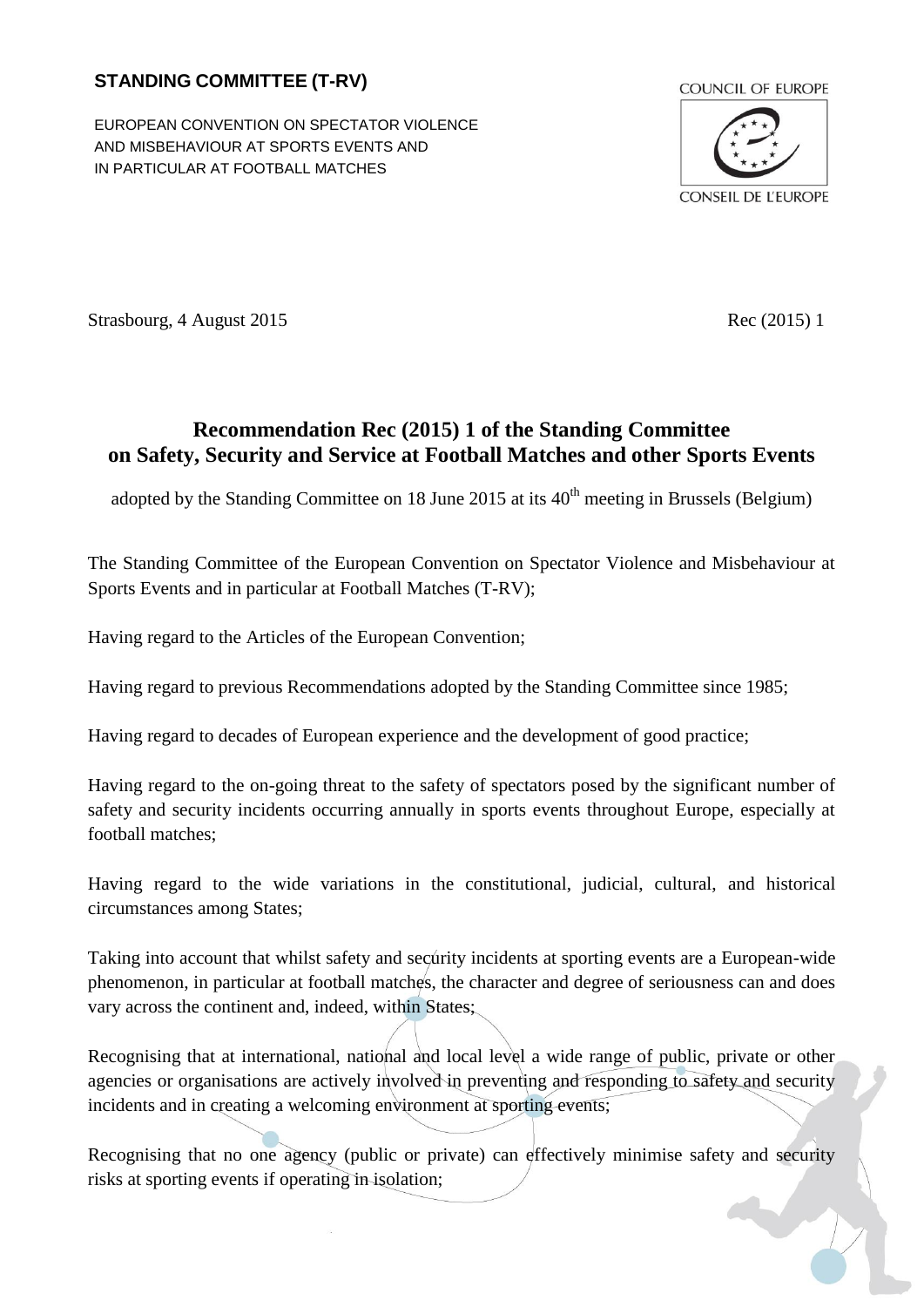Recognising that minimising safety and security risks in connection with sporting events will necessarily comprise a range of inter-related measures;

Having regard to the dynamic interaction and overlap between safety, security and service measures;

*Recommends to governments of parties to the European Convention on Spectator Violence and Misbehaviour at Sports Events, and in particular Football Matches, that they ensure that the recommendations and good practices highlighted in this Recommendation (including its accompanying Annexes) are taken fully into account in developing and refining an integrated approach to football safety, security and service;*

*Resolves that this Recommendation replaces all recommendations, resolutions and statements adopted by the Standing Committee since its establishment (listed at the end of this document).*

# **Introduction**

- 1. This Recommendation centres on the established need to develop and implement an integrated multi-agency approach to safety, security and service in connection with football events, based on comprehensive national and local co-ordination arrangements and effective international, national and local partnerships.
- 2. It incorporates three, inter-related, Annexes providing a range of established good practices on: Safety - Recommended Good Practices (Annex A); Security - Recommended Good Practices (Annex B); and Service - Recommended Good Practices (Annex C), along with a series of checklists (Annex D). It intended to assist in monitoring the extent to which national arrangements are in compliance with the good practices herein.
- 3. The Annex on safety good practices (Annex A) incorporates a large number of thematic appendices designed, in part, to provide an accessible resource for stadium safety officers and other practitioners designated with safety responsibilities or functions.
- 4. However, in view of the extent to which safety, security and service overlap and interact, it is crucial that all governmental (national and local), policing, football and other participating agencies are familiar with the content of this Recommendation in its entirety.
- 5. It is stressed that whilst the good practices contained within this Recommendation are focused on football matches, each country can adapt and apply the content for other sporting events as appropriate or desirable.

# **Integrated Approach to Safety, Security and Service**

6. The importance of adopting an integrated approach is highlighted throughout this Recommendation. Underpinning this approach is the need to adopt a comprehensive risk assessment culture designed to identify the measures necessary to provide a safe, secure and welcoming event.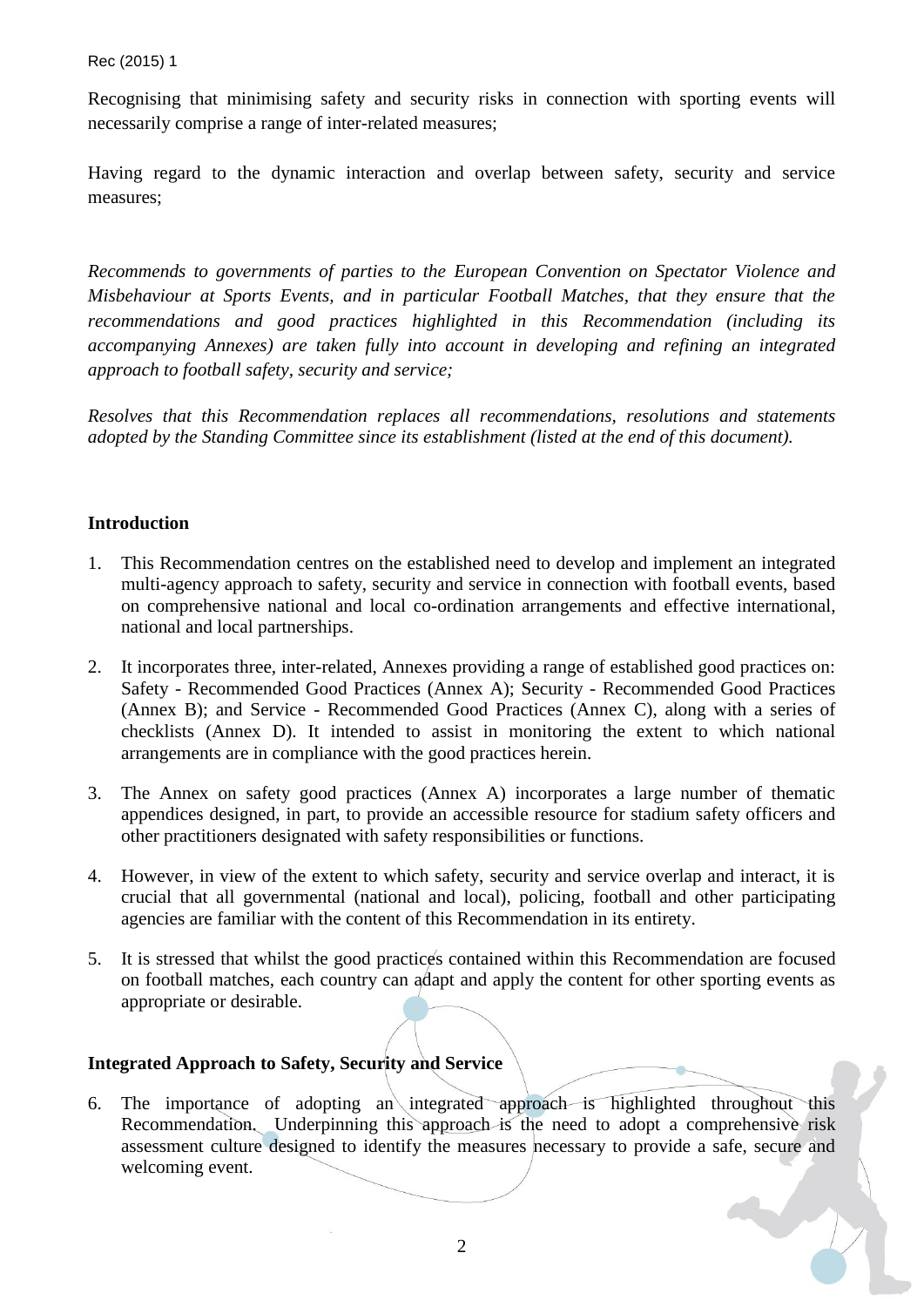- 7. Developing integrated strategies and operations is the preserve of each State and the good practices contained herein are not intended to undermine that core principle.
- 8. Moreover, it is neither possible nor desirable to provide definitive models of application in view of wide variations in the constitutional, judicial, policing, cultural, and historical circumstances, and the equally varied character and severity of football-related incidents, among and within each State. Instead, it is intended that the recommended good practices herein are taken into account by each State when developing, refining and delivering a customised integrated, multi-agency strategy.

#### **National Co-ordination Arrangements**

- 9. European experience demonstrates that government-led national co-ordination arrangements need to be in place to ensure that a coherent and integrated safety, security and service strategy is developed, refined as necessary in the light of experience (good and bad) and implemented effectively at international, national and local level.
- 10. It is important, therefore, that the national co-ordination group comprises personnel able to make or influence key policy decision. It is equally important that all agencies involved in preparing and managing football events are represented. This is likely to include relevant governmental departments (notably interior, justice and sports departments); prosecuting agencies; national football authorities; relevant policing and security agencies; safety authorities and other agencies, like rescue and ambulance services, with responsibility for a range of logistical, safety, emergency, and service functions.
- 11. In recognition that legislative and other elements of the integrated approach are likely to fall under the umbrella of different government departments, it is imperative that the relevant personnel are aware of all the measures contained within this Recommendation.
- 12. It is also highly desirable for the national co-ordination group to liaise and engage with representatives of football supporter groups and other stakeholders on a regular basis.
- 13. The national co-ordination group should be tasked, inter alia, to consider and deliver a range of crucial enabling imperatives, including:
	- (i) determining how European good practices can be adapted and applied at national and local level;
	- (ii) providing legal clarity on the roles and responsibilities of the various public and private agencies engaged in football safety and security operations;
	- (iii) identifying and recommending to the relevant governmental authority the legislative and regulatory framework necessary to facilitate delivery of key components of the safety, security and service strategy;
	- (iv) ensuring that effective local multi-agency co-ordination arrangements are in place;
	- (v) overseeing national, multi-agency preparations for tournaments and high risk football matches played at home or abroad involving national and club football teams;
	- (vi) monitoring and analysing incidents in connection with football matches played at home or abroad if supporters resident in the State are involved;
	- (vii) developing effective stadium licensing, safety certificate and inspection arrangements;
	- (viii) ensuring that key operational personnel (public and private) are trained and equipped to deliver their various tasks effectively and appropriately, including facilitating joint training for police officers, stadium safety officers and other key practitioners employed on duties where they may be expected to interact either routinely or in high risk scenarios;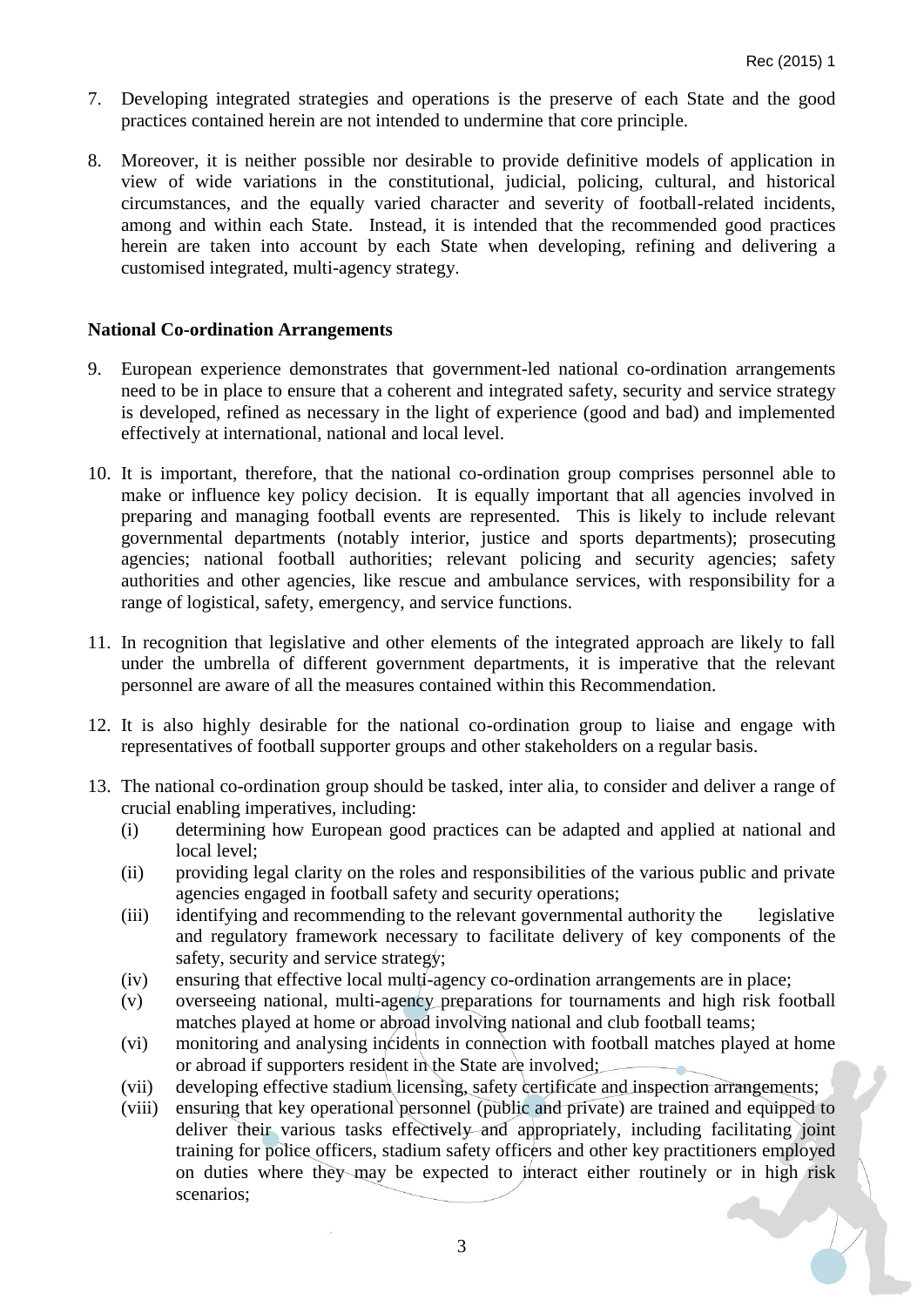- (ix) stressing the importance of all agencies adopting a service ("hospitality") ethos in developing and delivering safety and security operations;
- (x) developing a multi-agency media and communications strategy designed to ensure that communities and supporters (resident and visiting) are kept pro-actively informed of the measures pursued in delivery of the integrated multi-agency approach;
- (xi) ensuring that a high priority is accorded to preventing and tackling racism and all other forms of discrimination in connection with football events;
- (xii) encouraging and facilitating football-related community engagement and preventative initiatives.
- 14. These and other key tasks requiring national co-ordination are pursued as appropriate throughout this Recommendation.

## **Local Co-ordination Arrangements**

- 15. It is equally important that at a local level (that is cities and towns hosting football matches) multi-agency co-ordination arrangements are in place to ensure that:
	- (i) local planning and operational arrangements (inside and outside of stadia) are comprehensive and take full account of the principles set out in the national integrated strategy and the good practices contained herein;
	- (ii) operational strategies of local stakeholders are complementary;
	- (iii) local strategies are reviewed and updated (where necessary) to reflect any refinements to the national integrated approach and post-match analysis of events connected to previous matches;
	- (iv) the respective roles and responsibilities of all personnel engaged in delivery of football related operations are clear, concise and widely understood;
	- (v) multi-agency preparations take account of all matters that may impact on the match day dynamic, notably policing strategies, stadium licensing, ticketing, stewarding and other in-stadia operating arrangements; local hospitality and related activities (including community and supporter liaison); transport and other logistical factors; and crisis planning for emergency scenarios (inside and outside of stadia);
	- (vi) representatives of football supporter groups and local communities and businesses located in the vicinity of football stadia and public areas (where supporters are likely to gather before and after matches) are consulted and kept informed of operational strategies in public and private spaces (including in and around football stadia); and
	- (vii) consideration is given to identifying and facilitating delivery of football-related community and wider social preventative projects and otherwise promoting the active engagement of local football clubs and partner agencies within local communities.
- 16. In view of the wide and critical remit of the local co-ordination group, it is imperative that all key local agencies are represented at an appropriate ("influential") level, including: local authorities, policing agencies, football clubs and other bodies involved in operational planning and delivery, logistical arrangements, and emergency scenarios.

#### **Role of National Government**

17. The role of government is crucial in ensuring effective delivery of a range of key strategic objectives like adapting and adopting European good practices; providing leadership, promoting effective multi-agency partnerships; and steering effective multi-agency communication strategies.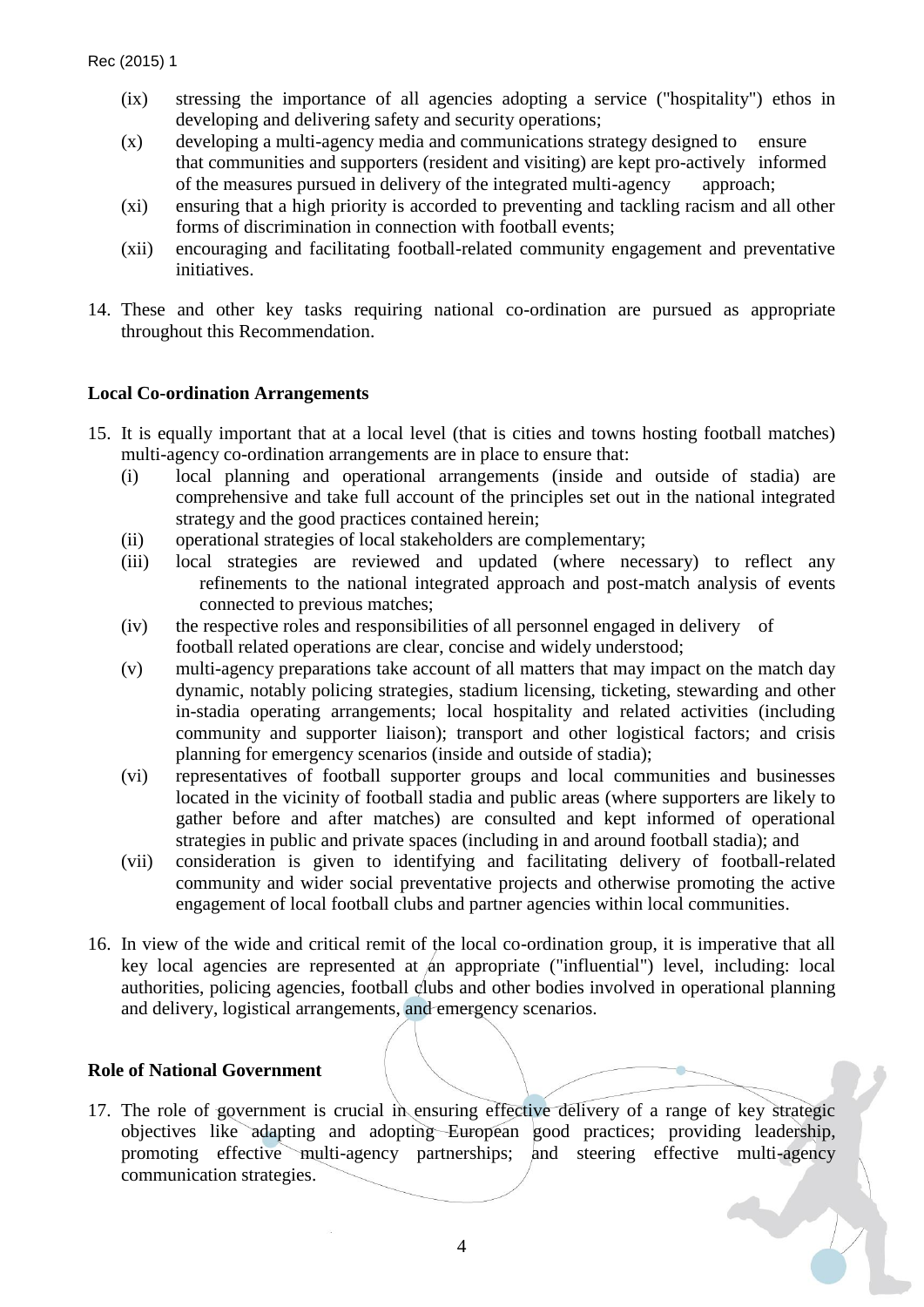- 18. Government is also crucial in terms of ensuring that the police and other key public agencies are resourced to deliver their functions effectively.
- 19. Of equal importance is the need for Government to ensure that a comprehensive legislative and regulatory framework is in place with appropriate and clear provisions designed to provide clarity on roles and responsibilities and empower the relevant authorities to undertake their tasks effectively.
- 20. European experience demonstrates that the legislative and regulatory framework should encompass a diverse range of themes (including stadium licensing and safety certification; police enabling measures; exclusion arrangements for supporters who have caused or contributed to violence and disorder).
- 21. Comprehensive legal, regulatory, and operating, arrangements should oblige agencies (with clear legal primacy) to consult with partner agencies regarding matters that may impact on their respective operations. For example, requiring:
	- municipal authorities to consult the police and other emergency services about football-related events in public spaces (e.g. fan zone and/or public viewing events); and
	- football authorities and clubs to consult with the police and other relevant agencies regarding the content and delivery of a range of football stadia safety regulations and match day safety and security arrangements.

## **Role of Municipal Authorities**

- 22. The statutory functions of municipal authorities (including mayors where appropriate) vary significantly across Europe. In some States, they have extensive powers and responsibilities regarding safety and security matters whereas in others their role is limited.
- 23. Similarly, in some countries, municipal authorities and/or mayors play an important role in determining the character and scope of policing operations whereas in others the police are wholly independent or accountable to a national policing structure or even central government.
- 24. The position can be further complicated in some countries by municipal authorities owning football stadia. This can bring additional responsibilities and a potential conflict of interest. In such cases, good practice demonstrates the need for clear separation of responsibility in respect of management of municipally owned stadia and oversight of public safety and security imperatives, notably in respect of stadium licensing and safety certification.
- 25. Clearly, the exact character of the relationship between municipal authorities and partner agencies will vary in accordance with the constitutional position. That is why this Recommendation stresses the importance of customised local co-ordination arrangements and clarity in terms of function and responsibility.
- 26. All municipal authorities have a key role to play in co-ordinating multi-agency planning for the impact of football matches on public spaces and on transit/public transport arrangements.
- 27. In co-ordinating local multi-agency preparations, municipal authorities should ensure that all of the relevant agencies work together in providing a safe, secure and welcoming environment in public spaces for people attending football matches.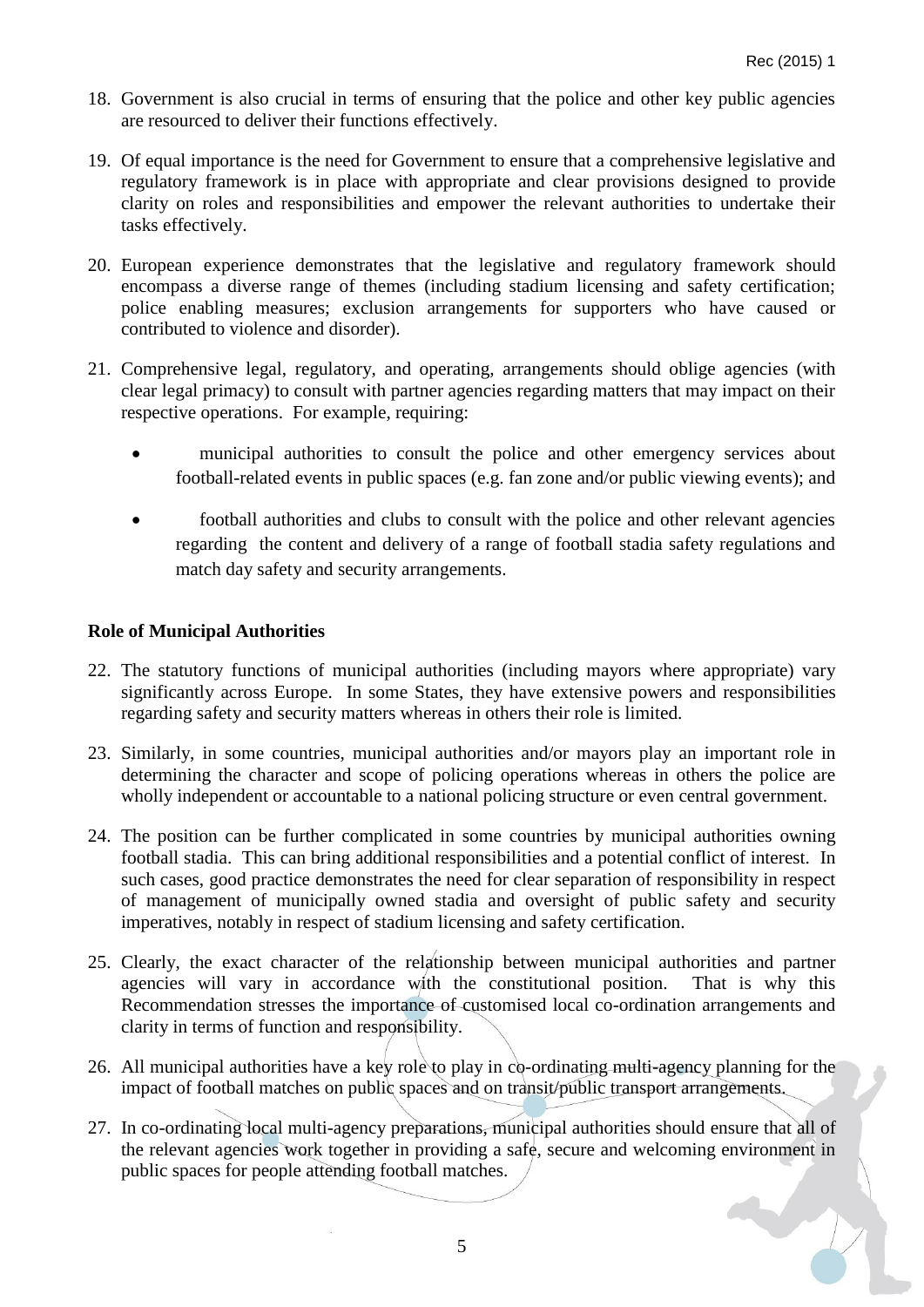- 28. These preparations should incorporate delivery of a range of initiatives designed to promote engagement with, and provide reassurance to, local communities and businesses (in particular those located in the vicinity of football stadia).
- 29. The municipal authorities also have a key role to play in encouraging and facilitating a range of football-related community and social projects in their locality.

## **Role of Police**

- 30. Policing structures vary considerably across Europe. In some States, the police are national in design and delivery whilst in others responsibility is devolved to police authorities at regional or local level.
- 31. Irrespective of whether the policing structure is national or local in character and remit, it is widely recognised that the principal role of the police in connection with football matches centres on crowd management and on preventing and responding to public disorder and criminality in public and private spaces (including football stadia). Police match commanders, intelligence officers, spotters and uniformed operational units all undertake important roles in meeting these objectives.
- 32. European experience evidences that effective delivery of these core policing responsibilities requires a sophisticated policing strategy incorporating a number of established good practices, including: risk based, graded deployment; dialogue and interaction with supporters; early and targeted intervention to prevent minor incidents escalating in scale; and robust evidence gathering arrangements for prosecution and exclusion purposes.
- 33. However, the police also need to work in partnership with other stakeholders, notably in respect of supporting event organisers in the provision of a safe and secure environment within football stadia and responding appropriately to any significant in-stadia public disorder or other forms of criminality;
- 34. Delivery of these in-stadia policing functions centres on local police commanders establishing an effective partnership with the stadium safety officer (that is the individual designated with primary responsibility for ensuring in-stadia safety and security). This partnership is of particular importance in clarifying the role of the police in the event of any emergency or major incident scenarios.
- 35. In terms of football matches with an international dimension, European experience evidences the importance of all States should having a single point of contact to facilitate information exchange and international police co-operation. In Member States of the European Union, it is mandatory for this role to be undertaken/by a designated National Football Information Point (NFIP). A number of other countries have adopted this model and it is strongly recommended that all non-EU Member States do likewise.
- 36. The National Football Information Point (NFIP) can also provide a national source of policing football expertise and assist domestic policing football operations through the collection and analysis of information on trends in supporter behaviour and associated risks.
- 37. These and related concepts are further explained in the guidance set out in Annex B (Security Recommended Good Practices).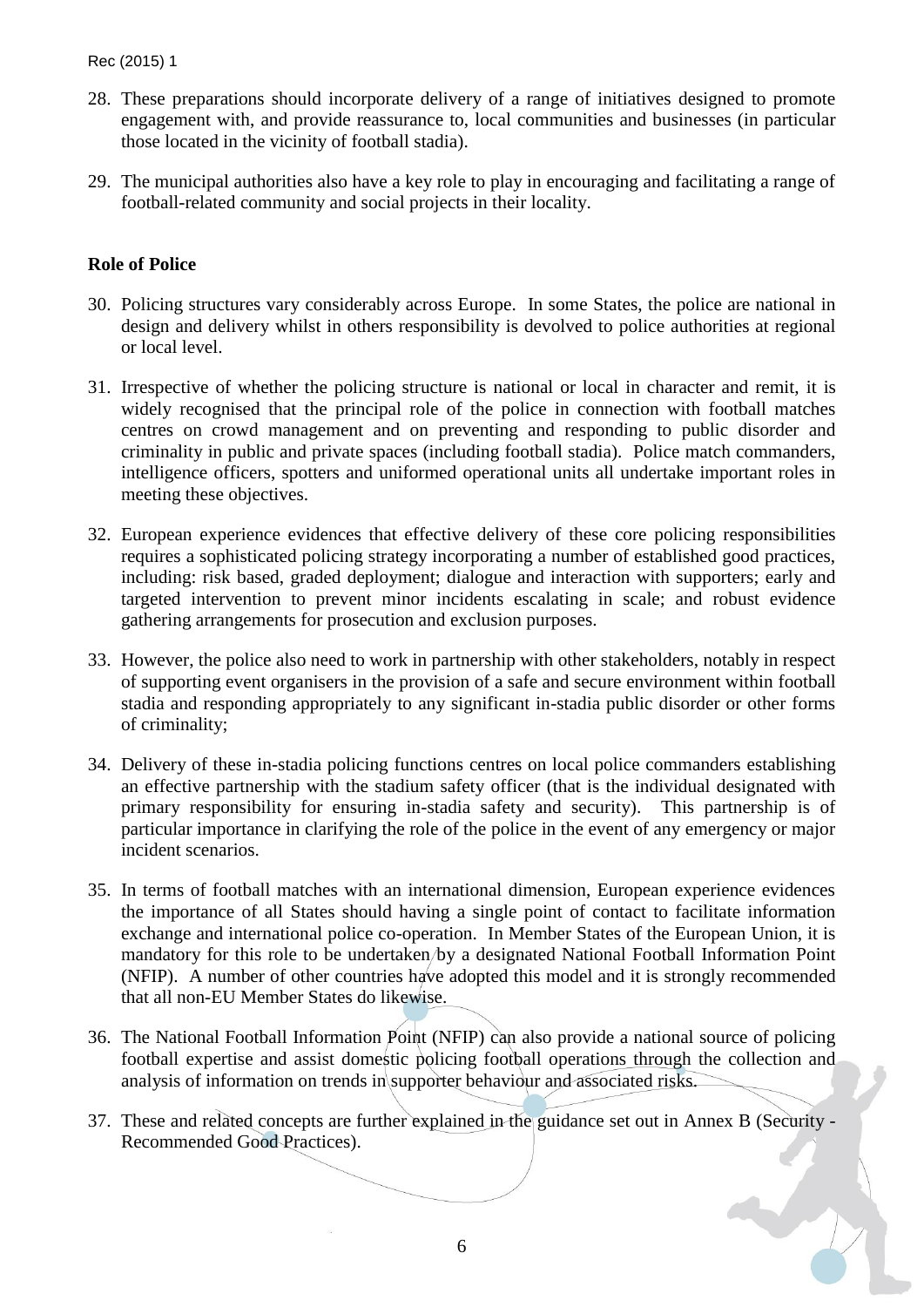# **Role of Football Authorities and Football Clubs**

- 38. The key function and responsibility of the football authorities, in particular the event organiser, is to provide stadia that are safe, secure and welcoming for all participants and spectators. This is a complex and multi-faceted responsibility which European experience evidences is best vested in a designated stadium safety officer.
- 39. The establishment of effective national multi-agency co-ordination arrangements, highlighted above, can be crucial in providing a forum in which the football authorities and partner agencies can share perspectives and operating imperatives in order to develop a joint partnership ethos and complementary operating strategies.
- 40. The national co-ordination arrangements also provide a platform for the football authorities to consult the police and other partner agencies in determining and refining policies on a range of in-stadia safety, security and service considerations, including: ticketing, sale and consumption of alcohol, pyrotechnics, segregation of rival supporters (inside and on the approaches to and from stadia), entry checks and controls, counter-terrorist measures, and threats posed by organised criminality (for example, counterfeit tickets and the unauthorised sale of tickets through the black market).
- 41. As indicated above, Annex A (Safety Recommended Good Practices) provides a wide range of guidance in respect of stadium safety imperatives designed to assist the football authorities and their safety personnel fulfil their crucial safety obligations.

## **Role of Supporters**

- 42. European experience demonstrates that the vast majority of supporters want to enjoy the football experience in an enthusiastic but good-natured manner and that when treated with respect and in a hospitable manner are far less inclined to cause or become involved in violence or disorder.
- 43. Moreover, it is often overlooked that supporters are the principal victims of football related violence and disorder and, on occasions, the counter measures employed. Experience shows that in some countries a cycle of confrontation is firmly established and that overcoming an ethos of mutual distrust can pose challenges for all concerned.
- 44. However, European experience also evidences that such challenges can be overcome, and the potential for conflict significantly reduced, if all of the relevant agencies and stakeholders demonstrate a willingness to work together in making football events safe, secure and welcoming. Effective communication and engagement with supporters can significantly contribute to meeting this objective.
- 45. This Recommendation highlights the importance of all agencies developing effective supporter liaison strategies: a process often labelled as "dialogue". In terms of football club engagement with supporters, designated Supporter Liaison Officers can play a key role in this area. The dialogue theme is developed further in Annex B (Security - Recommended Good Practices) and Annex C (Service - Recommended Good Practices) respectively.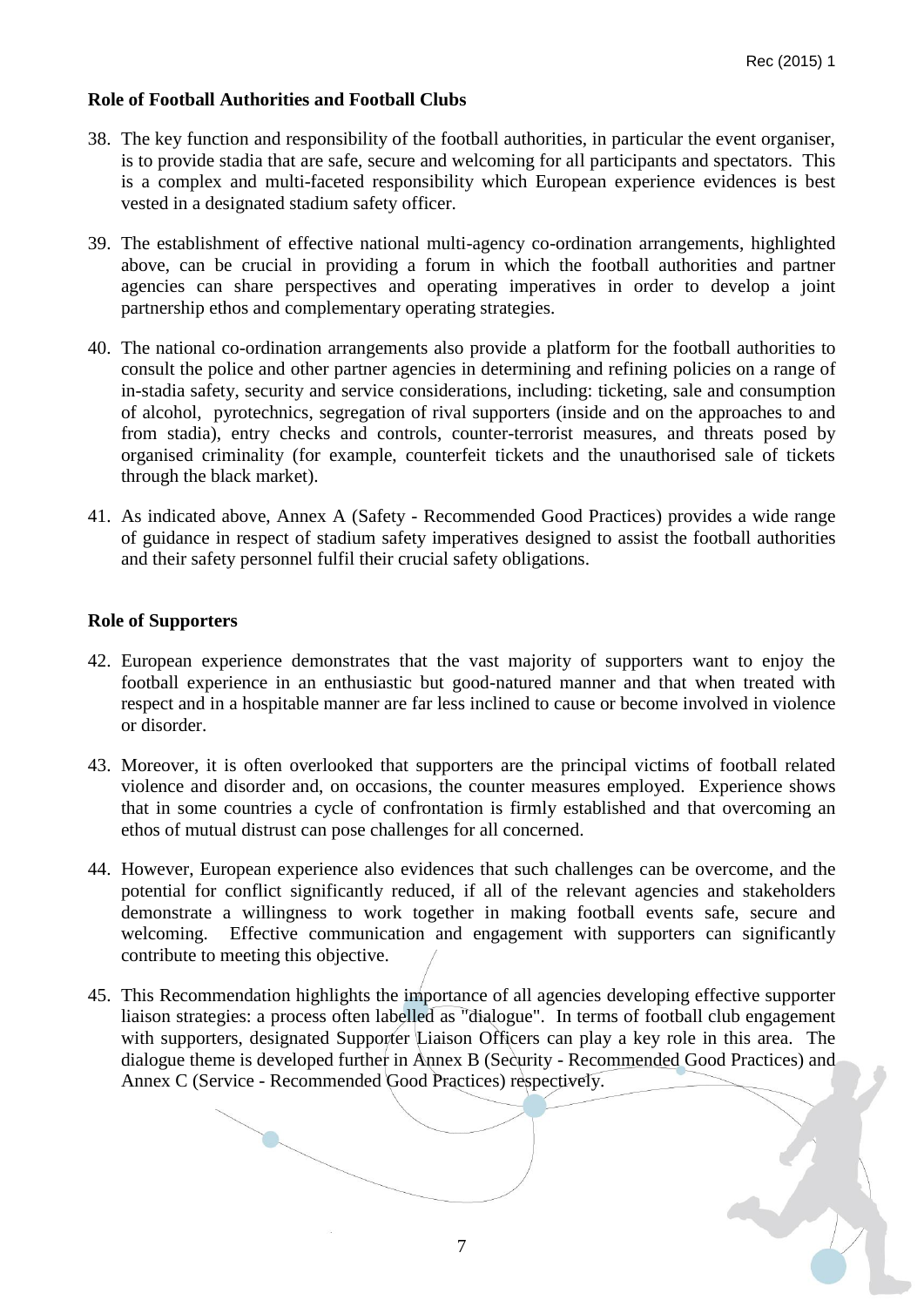# **Multi-Agency Communication and Media Strategy**

- 46. European experience demonstrates the importance of developing an effective multi-agency communication and media handling strategy as a means for explaining the importance and content of an integrated multi-agency safety, security and service approach.
- 47. National and local spokespersons from all key public and football agencies should therefore collaborate in the preparation and delivery of a comprehensive media arrangement.
- 48. In addition to providing explanation and reassurance to the wider community, an effective (multi-agency) media strategy can be crucial in terms of providing supporters with important information on relevant legislative and regulatory provisions (and associated safeguards and reassurances). It can also emphasise the importance which partner agencies place on creating a safe and welcoming environment for all football supporters.
- 49. At a local level, municipal authorities, police and football club spokespersons have a key role to play in terms of communicating with local and, in particular, visiting supporters about designated/recommended areas for recreation before, during and after matches, and policing tolerance levels (offering clear advice on what constitutes unacceptable behaviour) as well as highlighting any additional or exceptional measures planned for what are designated as higher risk matches.

## **Integrated Approach - Event Flow Model**

- 50. European experience evidences the need for the planning and management of football events to be undertaken on the basis of an integrated approach which reflects the overlapping character of safety, security and service measures. This key principle is stressed throughout this Recommendation.
- 51. However, the integrated concept extends beyond the planning and delivery of preventative and operational measures for events in stadia and city centres. The concept should embrace the football experience in its entirety. This approach is termed the "event flow model" and is traditionally applied to international football tournaments and matches, but the principles can also be applied to domestic football events, albeit in modest and less challenging circumstances.
- 52. The rationale for adopting such an approach is based on the reality that the experience of supporters at any stage of the event flow can have a significant impact on their enjoyment of the event and on their behaviour. For example, supporters can be treated in a welcoming and respectful way on arrival at a stadium but if their experiences in the city centre or en-route to a stadium have been negative then this may impact on their perceptions of the event generally and their willingness to self-regulate their behaviour and comply with steward instructions in particular.
- 53. To further explain and reinforce the need for a truly integrated event experience, an event flow pictogram is attached to this Recommendation. It incorporates the event flow from a supporter perspective, along with an outline of how this impacts on the multi-agency approach to managing the event during its various stages. The text provides an outline of the various core components of event preparations and operations but is not intended to be exhaustive or to prioritise the actions highlighted.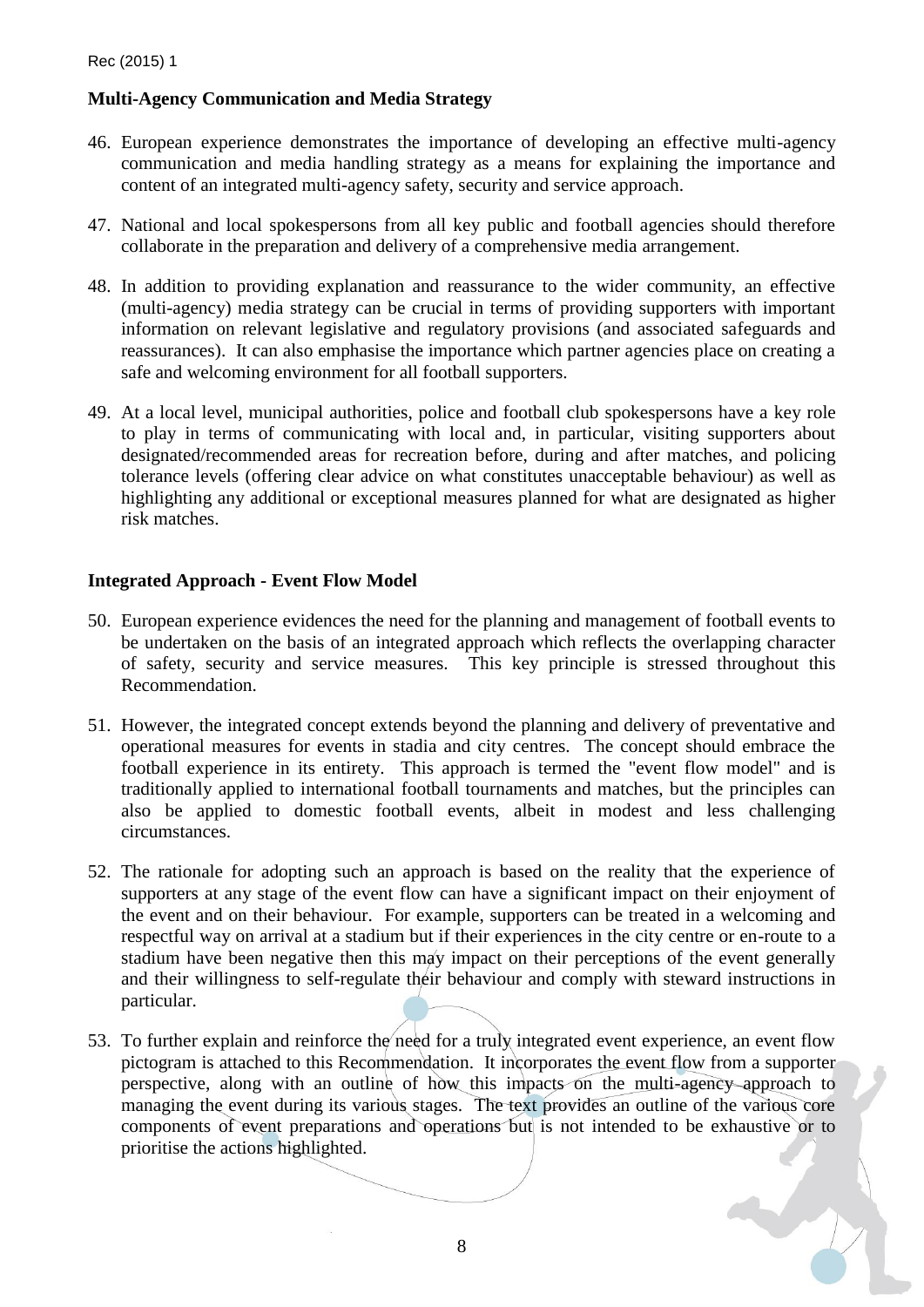#### **Recommendation Checklists**

54. As indicated above, to assist States in monitoring the extent to which national arrangements reflect established European good practices, Annex D provides four checklists, each of which comprises a series of questions, covering: the core principles and policies outlined in this Recommendation along with the more detailed guidance set out in the Annexes on Safety, Security and Service. Once completed, the checklists will also provide a basis for external monitoring, including any Standing Committee or other advisory, consultative and monitoring visits.

## **Indoor Venues**

55. This Recommendation is focused on providing policy makers and practitioners alike with important information and a wide range of good practices covering the key elements involved in making a football event, inside and outside of stadia, safe, secure and welcoming. However, it is recognised that some countries may wish to apply at least some of the recommended good practices to other major sports events. The thematic safety appendices at Annex A therefore incorporate guidance on safety at indoor sports events.

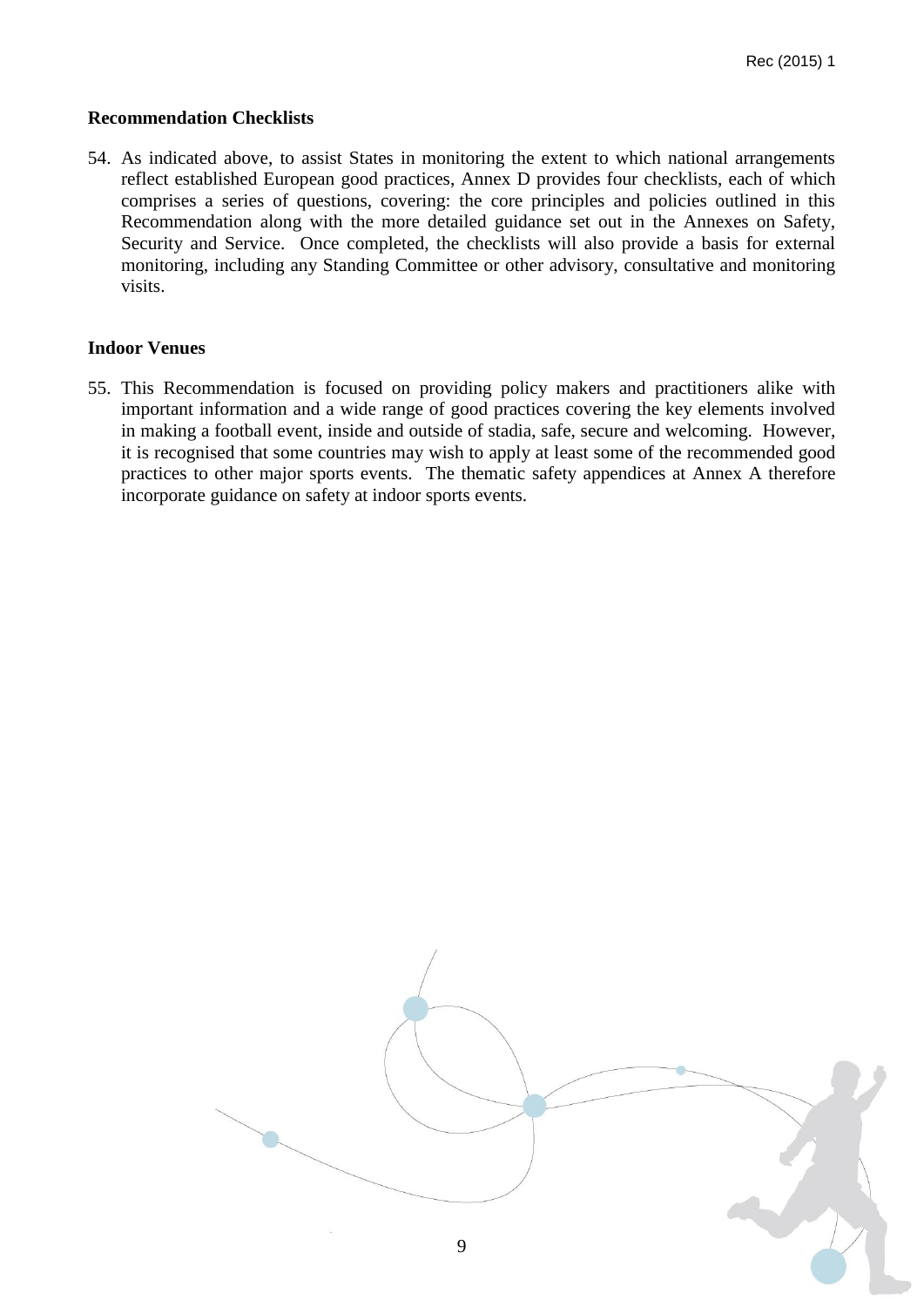#### **EVENT FLOW MODEL - INTEGRATED MULTI-AGENCY PLANNING & OPERATIONS - CREATING A SAFE, SECURE & WELCOMING EVENT**

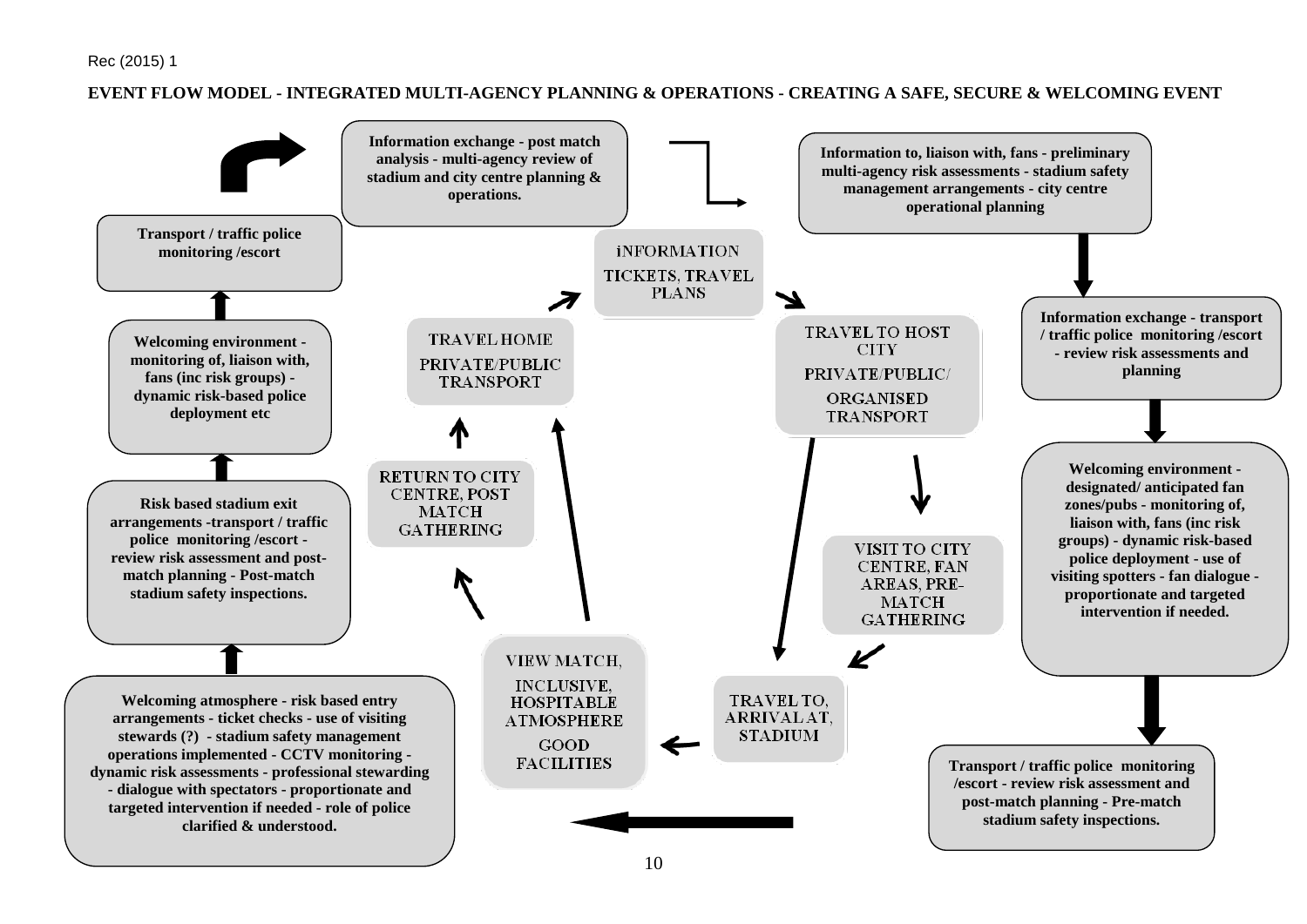## **List of recommendations, resolutions and statements adopted by the Standing Committee since its establishment, and replaced by the Recommendation Rec (2015) 1**

This Recommendation Rec (2015) 1 of the Standing Committee on Safety, Security and Service at Football Matches and other Sports Events cancels and replaces all recommendations, resolutions and statements adopted by the Standing Committee since its establishment; i.e.:

- Recommendation on alcohol sales and consumption (87/1)
- Recommendation on crowd searches (87/2)
- Recommendation on police co-operation (87/3)
- Recommendation on police co-operation (88/1)
- Recommendation on preparation for major events (88/2)
- Recommendation on guidelines for ticket sales (89/1)
- Recommendation on comprehensive report on measures to counter hooliganism (89/2)
- Recommendation on guidelines to the Parties for the implementation to Article 5 of the Convention: identification and treatment of offenders (90/1)
- Recommendation on the promotion of safety at stadia (91/1)
- Recommendation on Article 4 of the Convention: international co-operation and its Explanatory memorandum (91/2)
- Recommendation to Parties on Measures to be taken by the Organisers of Football Matches and Public Authorities (93/1)
- Recommendation to parties on measures to be taken by organisers and public authorities concerning high-risk indoor sports events (94/1)
- Recommendation on the use of standard forms for the exchange of police intelligence concerning high risk sports events and its Explanatory memorandum (97/1)
- Resolution of the Standing Committee on the use of non-discrimination terms (97/1)
- Statement on fences and barriers, 1997
- Recommendation on stewarding (99/1)
- Recommendation on removal of fences in stadiums (99/2)
- Recommendation on the identification and treatment of offenders and the exchange of intelligence at the European Football Championships (EURO 2000) (99/3)
- Recommendation on guidelines for ticket sales at international football matches (teams and nations) Rec (2002) 1